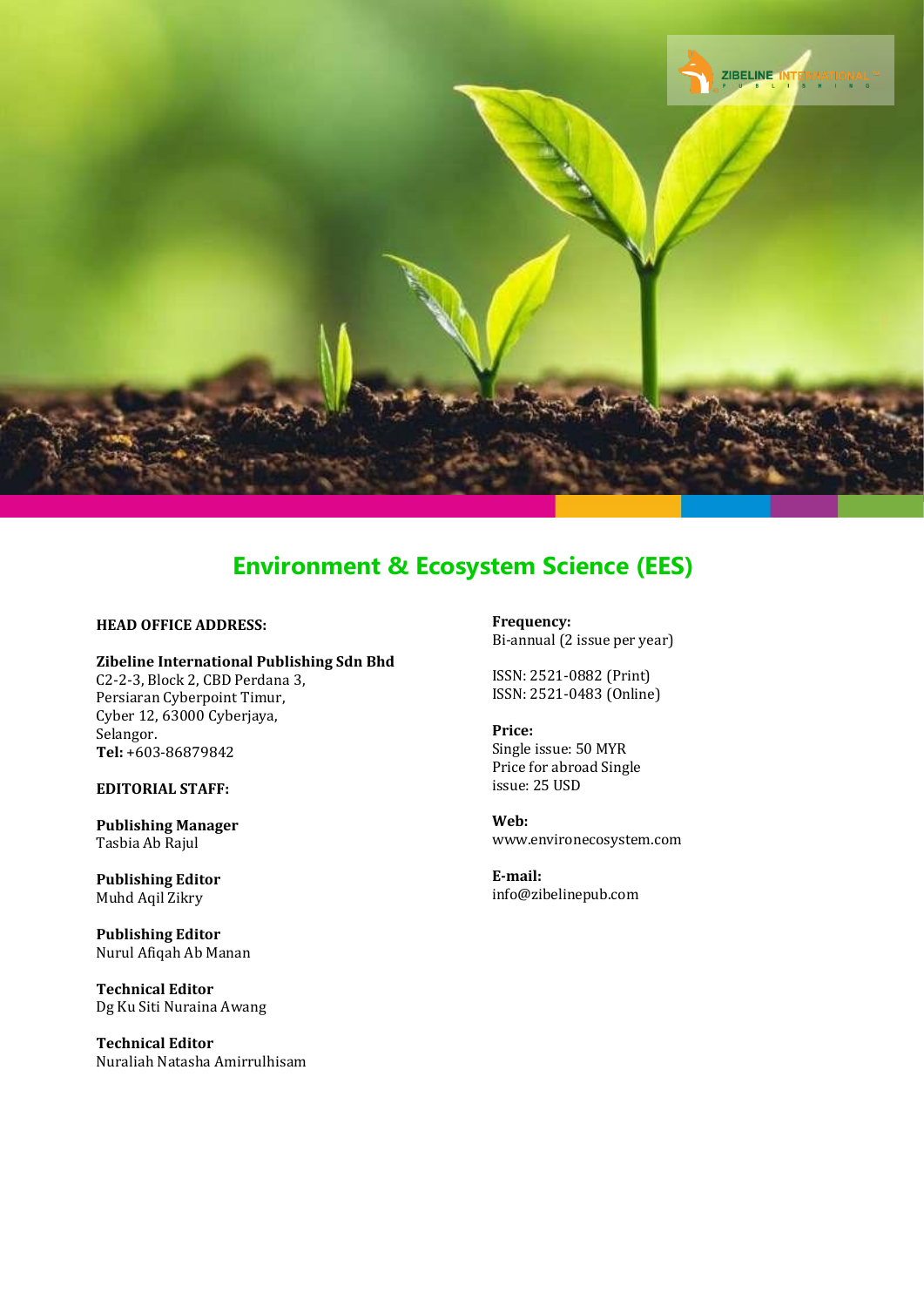# **Environment & Ecosystem Science (EES)**

## **Contents**

| <b>VOLUME 6, ISSUE 2, 2022</b> |                                                                                                                                   |           |
|--------------------------------|-----------------------------------------------------------------------------------------------------------------------------------|-----------|
| N <sub>0</sub>                 | <b>Editorial</b>                                                                                                                  | Pages     |
|                                | SEASONAL VARIATION IN WATER QUALITY INDEX OF THE LAKE BOSOMTWE BIOSPHERE<br><b>RESERVE</b>                                        | 34-39     |
| $\overline{c}$                 | A SYSTEMATIC REVIEW ON JOINT FOREST MANAGEMENT (JFM) RESOLUTION, 2011 AND<br>ITS AMENDMENT, 2015 IN ODISHA, INDIA                 | $40 - 44$ |
| 3                              | COMPREHENSIVE EVALUATION OF WATER RESOURCES CARRYING CAPACITY OF YANGTZE<br>RIVER ECONOMIC BELT BASED ON TOPSIS-AISM MODEL        | 45-52     |
| 4                              | THE CONSTRUCTION SITE PROVIDES A SUITABLE ENVIRONMENT FOR VECTOR<br>MOSQUITOES IN THE FEDERAL TERRITORY OF KUALA LUMPUR, MALAYSIA | 53-58     |